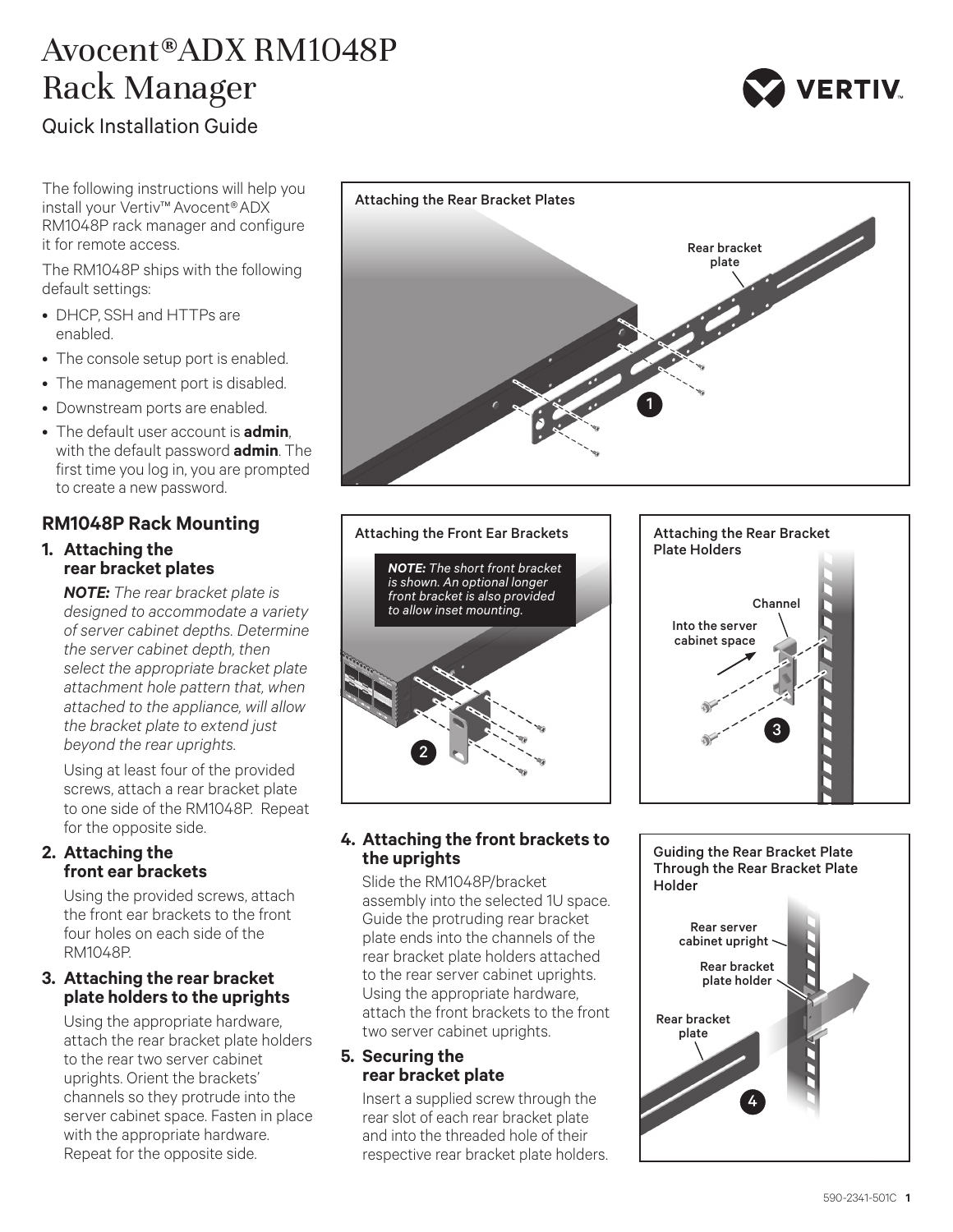

REAR

FRONT

Quick Installation Guide



Tighten the screws to firmly secure the rear bracket plate to its rear bracket plate holder.

## **RM1048P Connection and Configuration**

*CAUTION: For a safe and reliable installation, use only the accessories and screws provided with the rack manager. Use of other accessories and screws could result in damage to the unit. Any damages incurred by using unapproved accessories are not covered by the warranty.*

## **6. Connecting power**

Connect power cords from a properly grounded electrical outlet or power distribution unit (PDU) to

both power supply unit (PSU) ports on the right rear of the rack manager. Verify power by checking the PSU LEDs. The PSU1/PSU2 LEDs illuminate green in normal operation.

## **7. Connecting to the network**

Install up to four SFP+ transceivers into ports 49-52. These SFP+ transceivers must be 10Gb and connected to your 10Gb network.

*NOTE: Two SFP+ 10Gb copper transceivers are included with the RM1048P. They must be installed in ports 49 and 50 (the two ports on the left). For more information on configuring ports 49-52, see the Vertiv™ Avocent® ADX RM1048P Rack Manager Installer/User Guide.* 

#### **8.** Connecting to the Vertiv™ **Avocent® ADX IPUHD 4K IP KVM device**

Connect one end of a CAT 5e or CAT 6 cable into PoE ports 1-48 and attach the opposite end to the LAN1 port of an IPUHD.

## **9. Connecting to the target device**

*NOTE: For connection options between the IPUHD and the target device, please see the Quick Installation Guide included with each IPUHD.*

## **10. Assigning an IP address**

By default, an IP address is obtained via DHCP. You can also configure a static IP via the rack manager console port.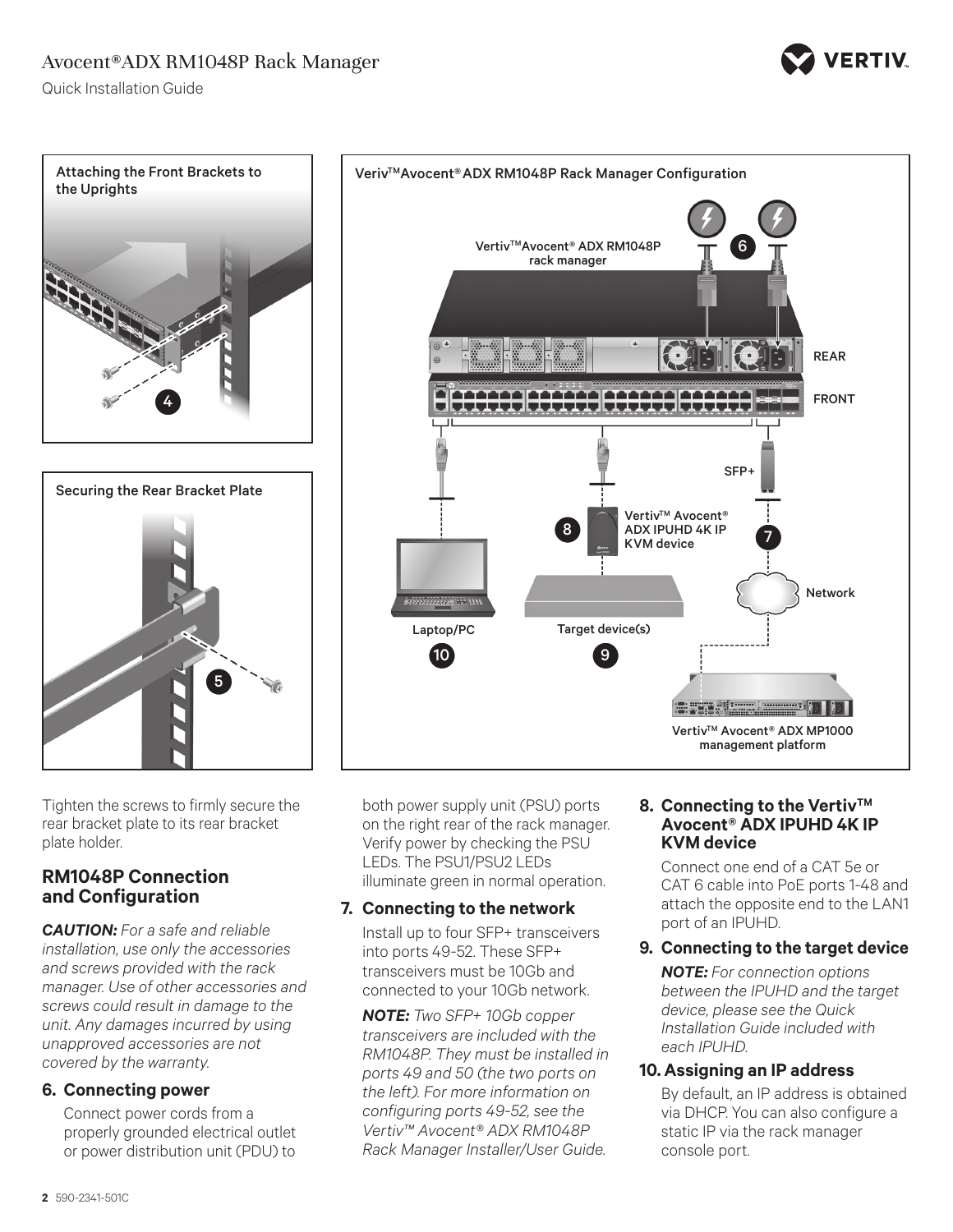

Quick Installation Guide

To view the DHCP-assigned IP address or to configure a static IP address, perform the following steps:

- a. Make a serial connection to the console port of the RM1048P using serial settings of 115200 bps, no parity, 1 stop bit, 8 data bits and no flow control.
- b. In the Command Line Interface (CLI), log in using **admin** as the username and password. You are prompted to change the password.
- c. Select the option to show or configure network settings.
- d. Select the Vrf\_app0 option.

*NOTE: The IP address assigned by the DHCP server is visible once this option is selected. This address can*  *be entered into a web browser to access the web user interface (UI).* 

*If you can not log into the UI, the time settings may be incorrect. Please ensure you are on a network with a reachable NTP server or set the time manually. Please consult the user guide for more information.*

- e. To assign a static IP address, select the applicable option and follow the on-screen prompts to configure the IP, subnet and gateway.
- f. Type **..** (two periods) and press **Enter** to return to the previous menu.
- g. Select the Vpp0 option; an IP address must also be assigned to this network interface.
- h. Select the static IP option and follow the on-screen prompts to configure the IP, subnet and gateway.
- i. Type **0** (zero) and press **Enter** to exit to the main menu.
- j. Select the option to reboot the rack manager.
- k. Once the rack manager reboots, enter the IP address assigned to Vrf\_app0 into a web browser to access the web UI.

For more information, see the Vertiv™ Avocent® ADX RM1048P Rack Manager Installer/User Guide available at www.vertiv.com/ ADX-Rack-Manager.